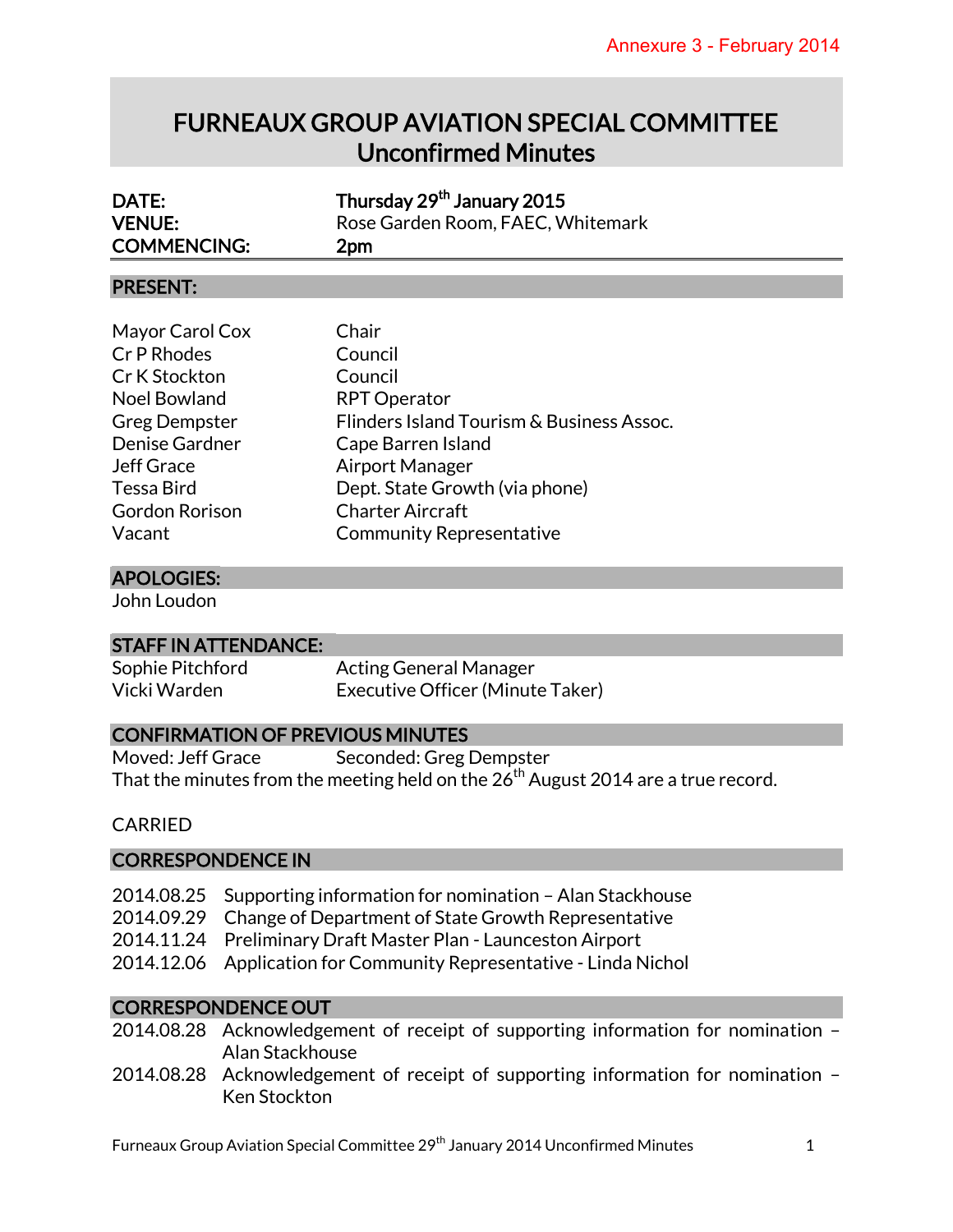2014.08.28 Acknowledgement of nomination – Michael Buck

2014.09.22 Ratification of appointment as Community Representative – Ken Stockton

2014.12.06 Executive Officer response – Linda Nicol

2014.11.25 Launceston Master Plan – emailed from Executive Officer

2014/12/04 Island News advertisement for Community Representative (post-election)

Moved: Cr Peter Rhodes Seconded: Noel Bowland That the correspondence in and out be noted.

#### CARRIED

## AGENDA

#### Item 1: Department of State Growth Representative

The committee welcomed Tessa Bird as the new Department of State Growth Representative.

#### Item 2: Consideration of Linda Nicol as Community Representative

The community representative position held by Ken Stockton was made vacant by his election as a Councillor. The vacant position was advertised in the  $4^{th}$  December 2014 Island News and a nomination from Linda Nicol was received.

Moved: Cr Ken Stockton Seconded: Cr Peter Rhodes

That the Committee recommends to Council that the nomination of Linda Nicol be accepted as the Community Representative on the Committee.

#### CARRIED

Action: The Chair to put nomination to Council.

#### Item 3: Submissions

The committee noted that the request for submissions was advertised in the  $9^{\rm th}$  October 2014 Island News and no submissions were received.

#### Item 4: Current Project Update

An update on the apron project at the Whitemark Airport was provided by the Acting General Manager and the Airport Manager:

The commencement of the apron extension works depends on the arrival of the aggregate on the island. The aggregate is expected to arrive on 24<sup>th</sup> February however this date is yet to be confirmed. The delivery date will depend on how quickly the quarry can crush the rock and the height of the tides. Stornoway is the successful contractor. We expect to start the apron works in early March. We will keep the public informed via Island News and householder as to when the barge will arrive. The Federal Government has been patient with the extended time taken and the grant payments will occur once milestones are reached. Foreseen potential problems with delivery of the aggregate are weather and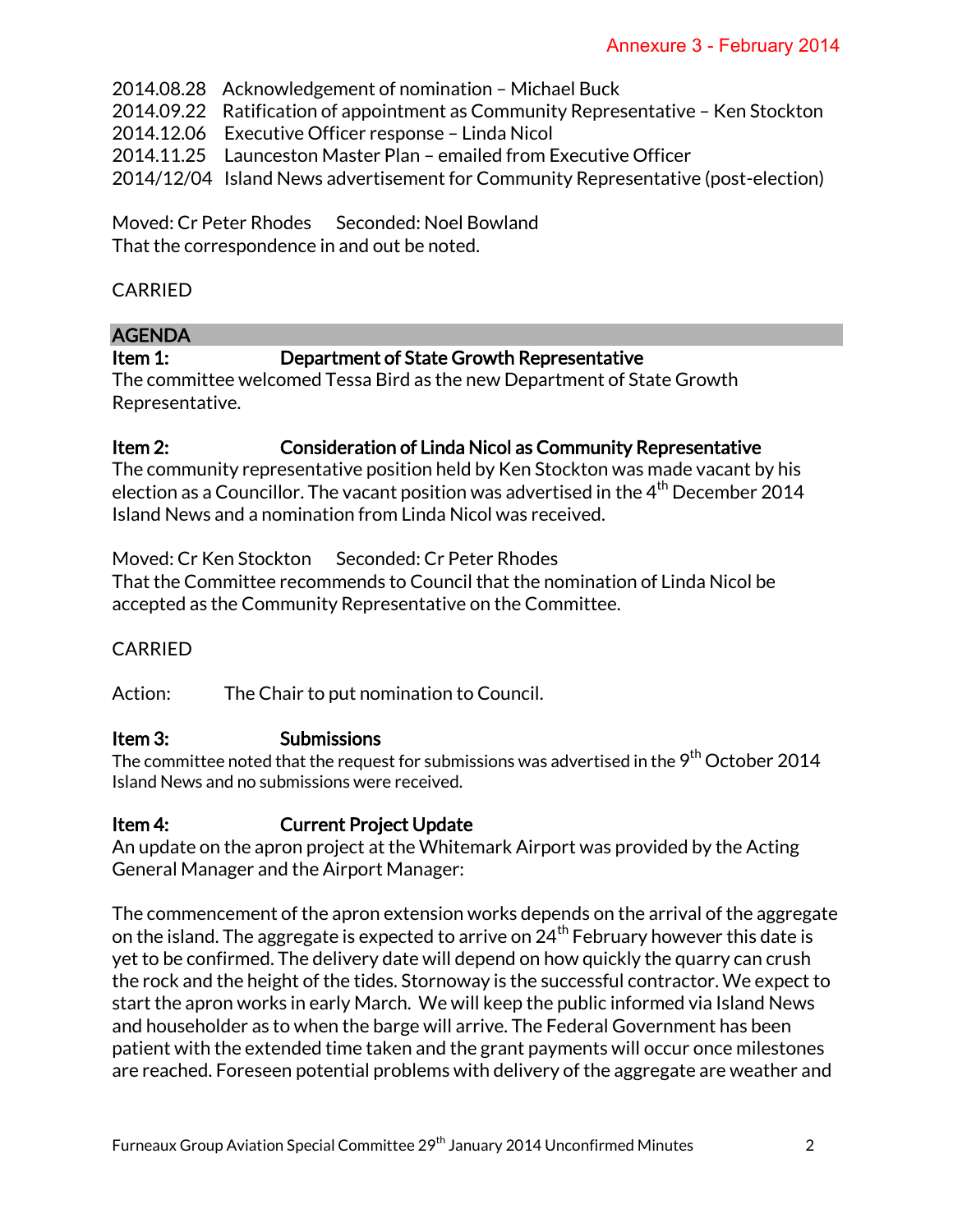the timely availability of the aggregate to fill the barge. The weather could also affect the sealing of the apron.

## Item 5: Launceston Airport Master Plan

Submissions on the Launceston Airport Master Plan are due 30<sup>th</sup> January 2015 (tomorrow). The Mayor has received complaints from residents trying to access the Launceston Sharp terminal. Passengers with small children, lots of luggage, mobility or medical issues need to be able to gain direct access to the terminal. Reports include: Passengers are finding it confusing and don't know how to get to the Sharp terminal due to lack of signage. Some annual parking cards aren't permitting access to the undercover park and some swipe cards are not working and have to be updated prior to leaving airport. Also an incident when the car park was full entry was denied .Please send complaints directly to Paul Hodgen.

Carol has reported these issues to Paul Hodgen, General Manager of Launceston Airport, and is meeting with him on the  $12<sup>th</sup>$  February. Carol has asked him to draft something for Island News to inform passengers on how to access the terminal. Launceston Airport believes it's up to Sharp to communicate parking arrangements to card holders but Sharp don't know who they are.

Noel reported that passengers need to go through 2 gates to access the terminal - get parking ticket at first gate, put it in the second gate, drive to the terminal to drop off, and then park. The ticket will give you 10 mins free. The airport did encounter some software issues with the car park full indicators, which have now been rectified.

When card holders were issued with new passes on exiting the Airport, staff noted that many of the drivers didn't know the name of the card holder or the rego number of the vehicle. Airport staff assumed this meant that cards were being abused and being transferred between users. They are now looking at number plate recognition and will ask drivers for the car's rego number.

Gordon reported that there is no provision for Charter operators to gain access to the airport other than by calling security to open up the Aero Club and they are not often available.

Action: Carol to send a brief submission on the Launceston Airport Master Plan saying that as we are a community that has to fly rather than one that chooses to fly, we would like consideration to be given to the drop off point and ease of access for passengers and trucks at the Sharp terminal.

## Item 6: Update on Airport Business Plan

The Acting General Manager gave an update on the progress of the Airport Business Plan:

The Business Plan is currently at a standstill as the consultant has been working tirelessly on the apron project which has a higher priority. However preliminary indications to date on the ideas put forward for generating income are as follows: